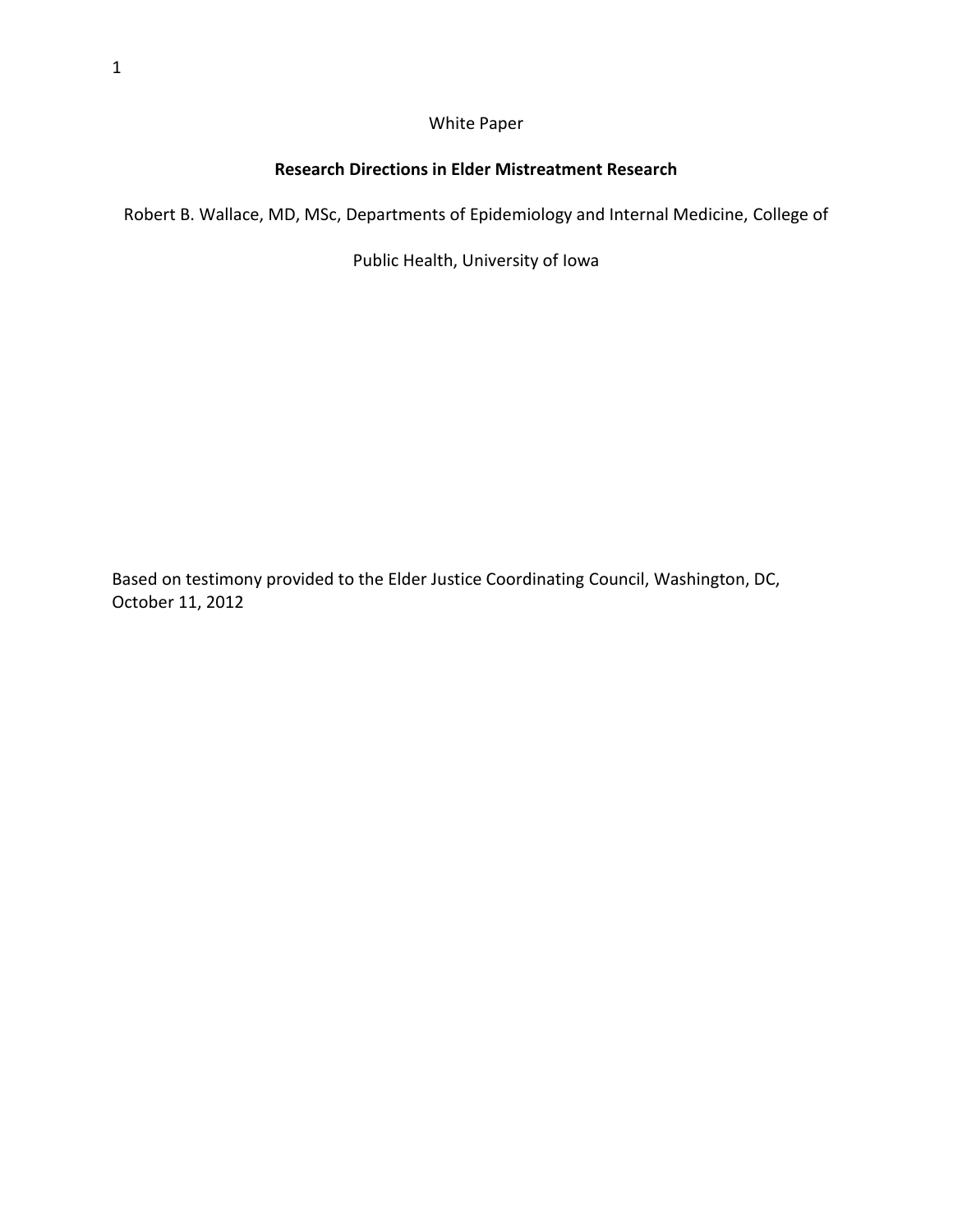It was a distinct pleasure to testify on suggested research directions before on the Elder Justice Coordinating Council in Washington, DC on October 11, 2012. This "white paper" is an elaborated version of my comments, and offers suggestions on how where the field of elder mistreatment should go and some ideas on how to get the most from available research funds. The paper is in two parts: the first deals with directions in research policy; the second suggests a number of targeted, specific research directions.

#### Federal Research Policy on Elder Mistreatment (EM)

It is important to start with some suggested directions in federally-sponsored research policy, because the US federal government sponsors most of the health and related social research in the US and at the present time research funds are scarce. Therefore funds distribution should be done with extreme care. The following are some suggestions to research policies that may maximize research output and results:

#### **1. Catalog existing research on EM.**

Careful cataloging of existing research and related policy interventions should be carefully gathered and cataloged, to avoid duplication or pursuing less fruitful methods or themes and maximize productivity. It might be of value to conduct systematic reviews and even metaanalyses where enough sound studies are available. This should include not only direct elder mistreatment, but also related knowledge from all dimensions of domestic and institutional mistreatment and violence. It should be noted that not all important work have been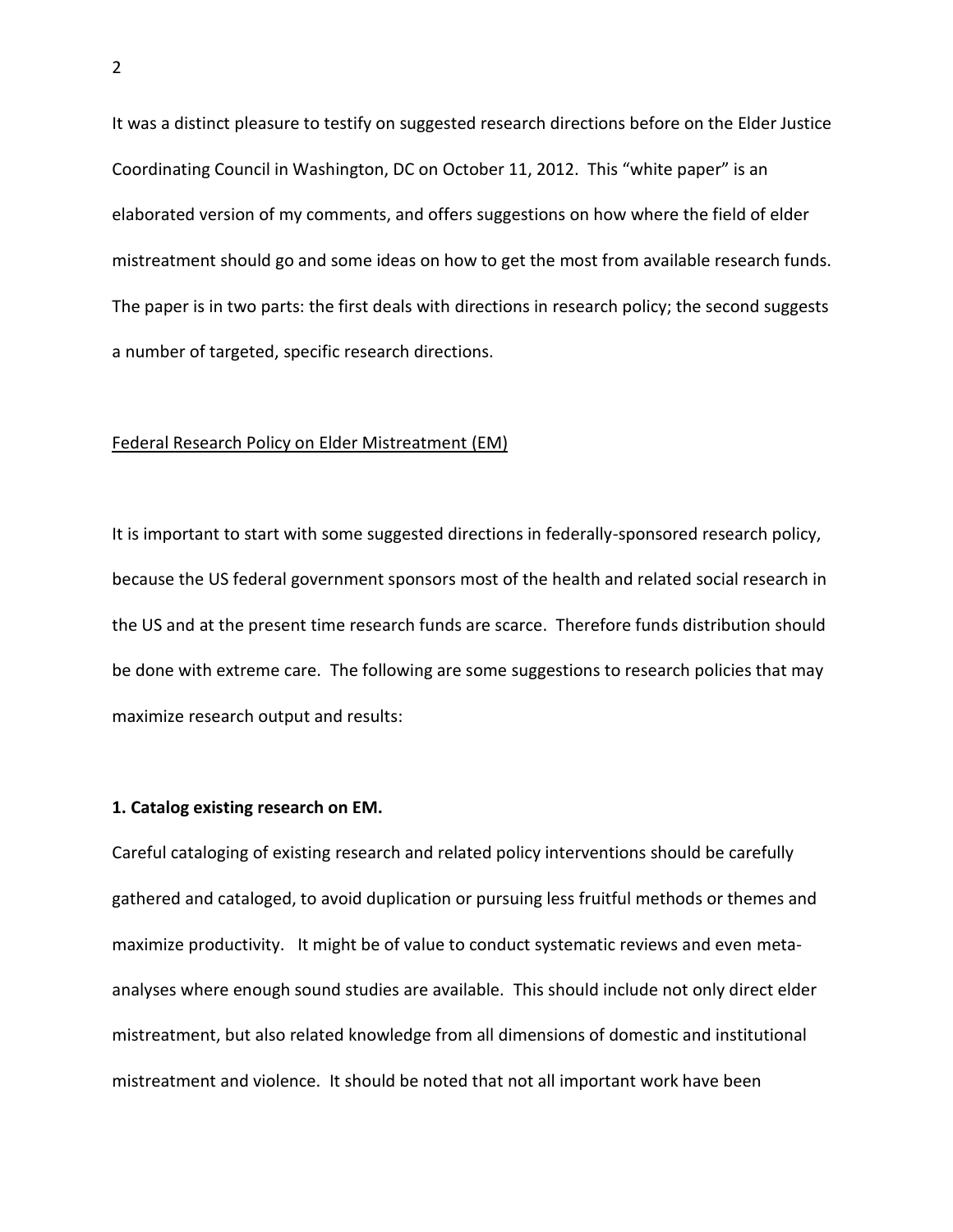performed in the US; important studies performed elsewhere can have an important impact on our knowledge of causes and potential interventions.

#### **2. Specifically target research themes.**

In my view, a substantial portion of federally funded research should be targeted to the most important research themes, where knowledge is lacking and issues are unsolved. While there are such themes suggested below, the list should be developed by a panel of investigators along with federal officials involved with EM policy. Of course, there should always be some funds available for new ideas and previously unidentified problems, but in the case of EM, many of these problems have been identified.

#### **3. Promote new investigators in EM.**

Consider targeted funding to increase the size and scope of the investigative workforce in important research areas related to EM. An important example might be training and coordinated research in forensic medicine and practice. Working with appropriate professional organizations, plans could be made to provide modules of training and possibly pilot research funding. This needn't be limited to health professionals, as other scientists working in sociology, psychology, justice or criminology might be important recipients of such research and training funding. It is not a great stretch to consider starting fellowships in EM research, perhaps in part with funding from voluntary organizations.

#### **4. Facilitate EM research by means in addition to providing extramural research funding.**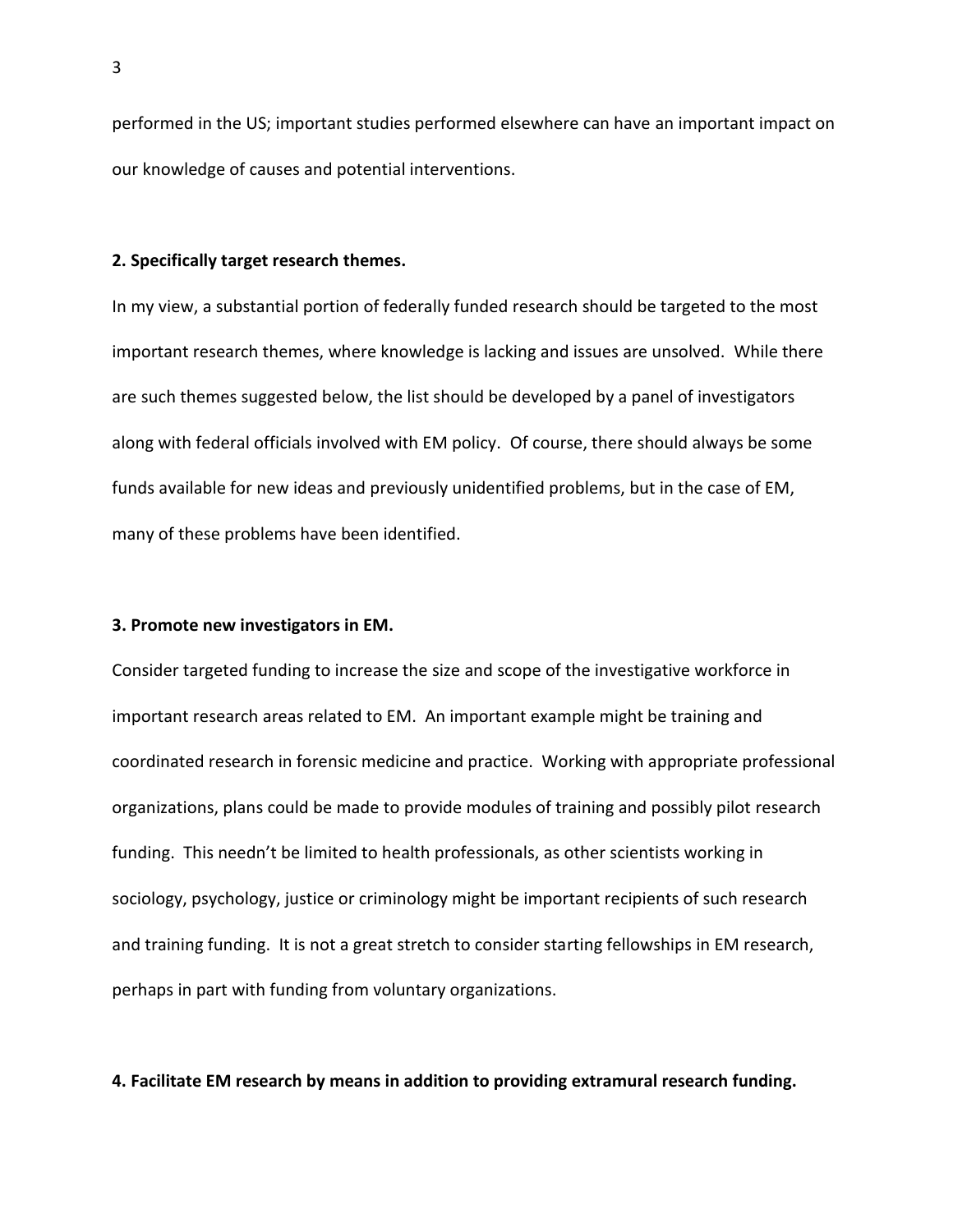There are a number of important activities that federal agencies can do to promote effective EM research besides providing funds. Perhaps most important is facilitating the sharing of federal data relevant to mistreatment and EM research, including information collected on justice matters, social and environmental matters, housing policies relevant to EM, urban design and structure, and informative clinical information that may be in its possession. It is appreciated that sharing such information may have legal and logistical impediments, it is critical to for various types of policy research. Federal agencies should also facilitate research in the private sector, particularly the banking and financing industries, in order to improve progress with respect to detection and prevention of financial mistreatment. Finally, and also challenging, federal agencies should conduct internal evaluations of their own EM policies, to determine their own efficacy and effectiveness and to promote and accommodate new and promising policy initiatives. Too often, the value of many well-meaning and potentially important policies is never determined.

#### Selected Research Themes on Elder Mistreatment

The following are some potential research themes that the author believes are central to improving the prevention and control of EM in the community and institutions. Some research has been performed in each of these areas, and other research directions are possible, but in the author's view the suggestions below are likely to be among the most fruitful in the short and medium terms: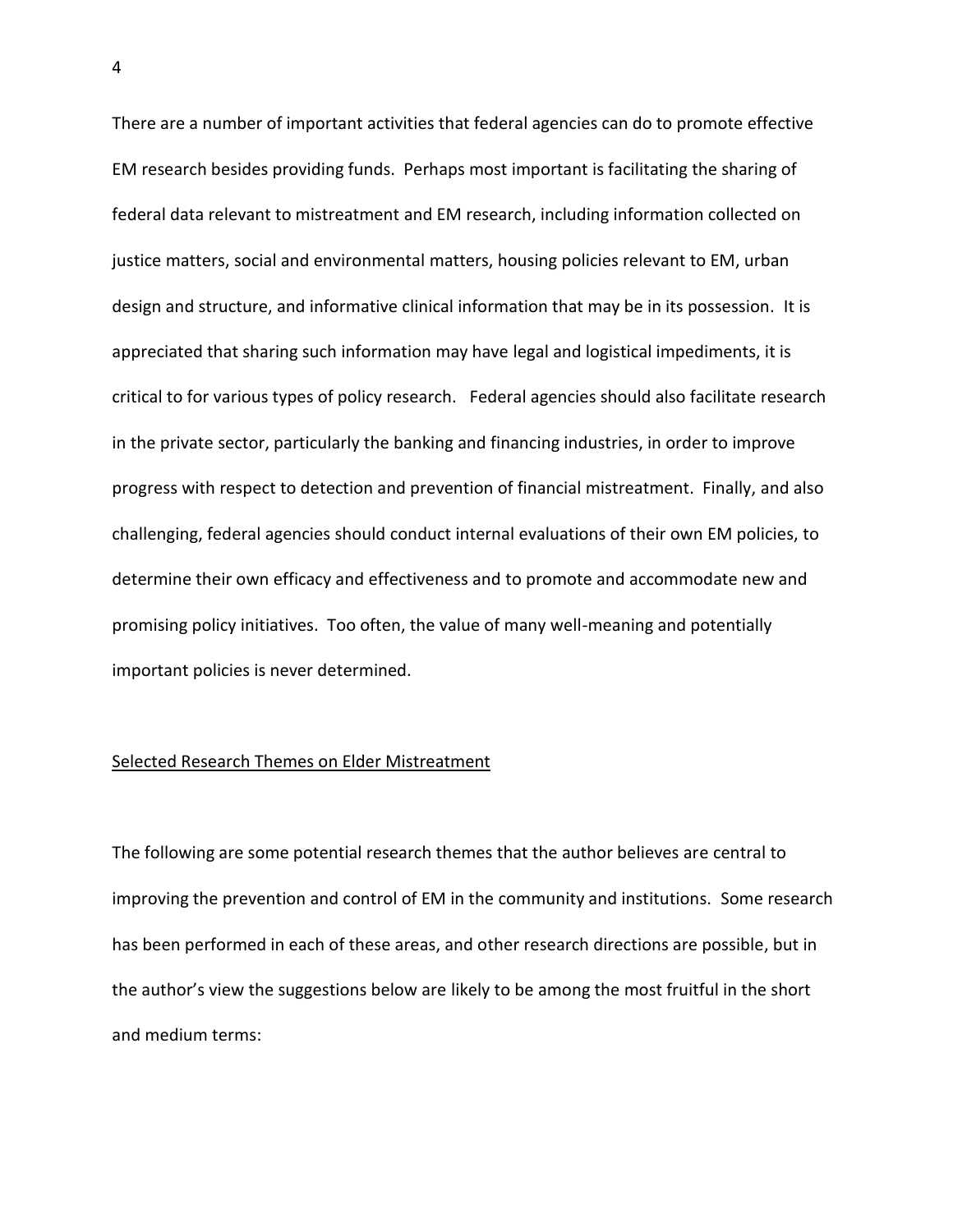## **1. Develop and pilot improved qualitative methods for understanding how EM in the community reveals itself to social agencies and institutions.**

Among the most important elements of research directions that should be funded now is to conduct new studies, beginning on a small scale, on how to get closer to "truth" on rates of EM occurrence rates in American society. This not for the sake of accuracy alone, but because it is likely that the rates we cite are not very accurate, and the economic basis for research and EM control may be mischaracterized. This potential inaccuracy is suspected because of the complexity of EM, which in the community takes place mostly in intimate personal and family settings, where accurate observation is extremely limited and many family secrets are never revealed. Truer rates may only be revealed by triangulation of multiple sources of data collection and a combination of quantitative and qualitative studies. Without this fundamental work, there will be no credible benchmarks for federal EM control and program evaluation, and will deter further advances in clinical screening for EM, which has been an important prior goal of EM research. Methods might include clinical interviewing of victims, family and household members, other persons in relevant social networks, including health, social and justice professionals, and perpetrators.

## **2. Promote research to develop a consistent federal taxonomy and nomenclature of EM for use in research and administrative matters.**

In keeping with Recommendation #1, above, the federal government should promote research on creating a standardized and consistent clinical and administrative EM taxonomy and nomenclature for diagnosed and suspect cases of EM. This would be applied in all research and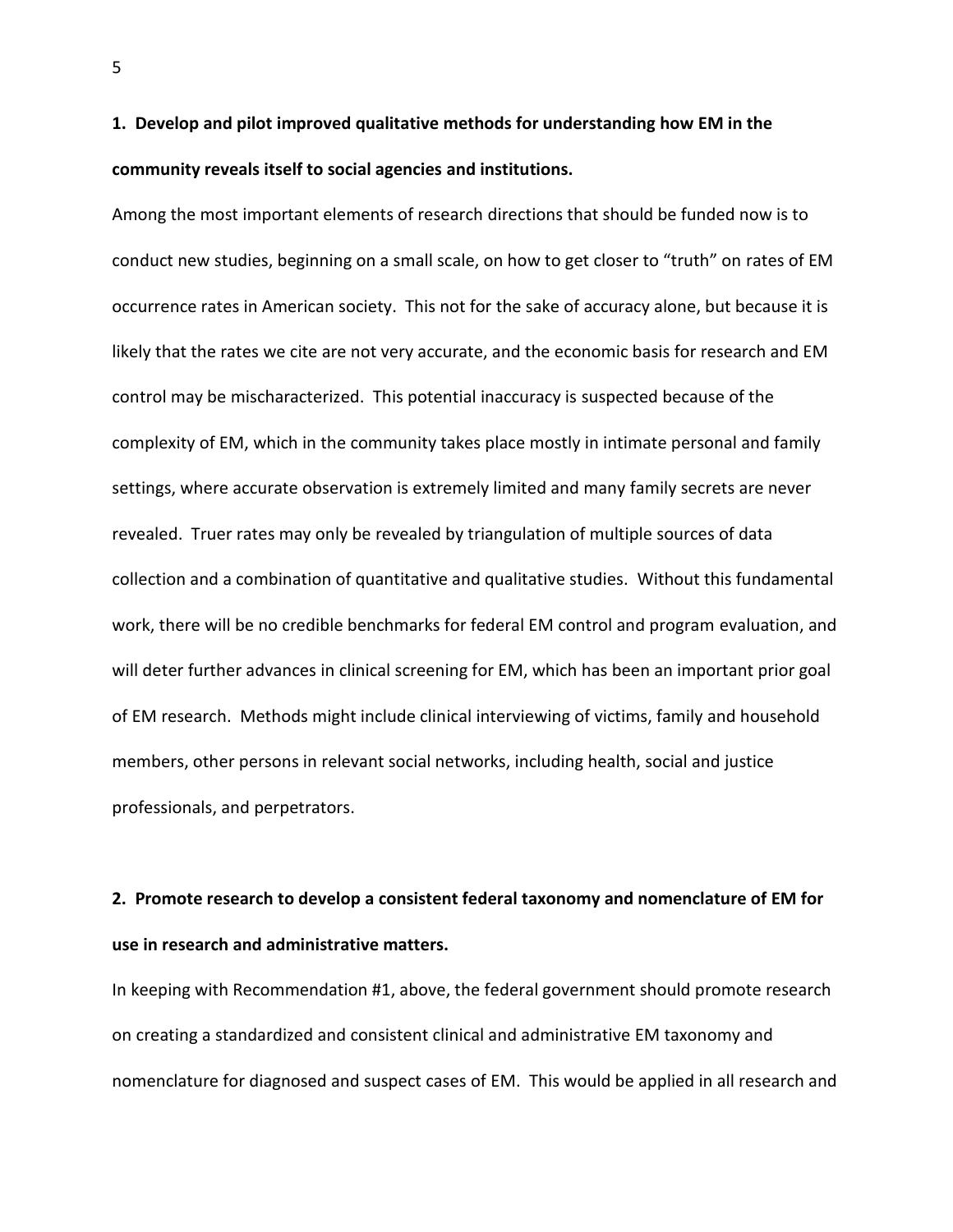related administrative communications and measurement assessments across all departments and agencies dealing with EM. All important EM domains, such as physical and psychological abuse, institutional abuse, financial abuse, and elder neglect should be considered. This will require some research on linguistics, disease taxonomy and nomenclature and natural language processing. This could be supported by National Library of Medicine, which supports medical linguistic activies such as the Unified Medical Language System. Related to this are informatics issues on how to detect EM in federal programs and activities. Without this harmonization of nomenclature in federal data bases, further work will be difficult.

# **3. Conduct conceptual and community-based research on the nature and outcomes of "neglect" among EM victims.**

Particularly important is the need to revisit and reconceptualize the entire notion of the EM labels of "neglect" and "self-neglect." It is probably the most common of EM situations in the US where older persons disabled by mental and physical illness to the point of limited ability for self care; usually, others in the social environment are unwilling or unable to assist that person. But this is a complex "diagnostic" social problem and in most instances the label is not productive from a policy perspective. The central issue is defining need, whatever its orgins. Important factors that need to be evaluated include poverty, limited literacy and self-efficacy, lifelong intellectual disability, the presence of equally impaired family members, and unresponsiveness by the social and health care systems. Each of these situations requires very different remedies, but perhaps underlying this complex and diverse syndrome is a person with basic human needs. This syndrome needs accurate characterization (diagnosis) and evidence-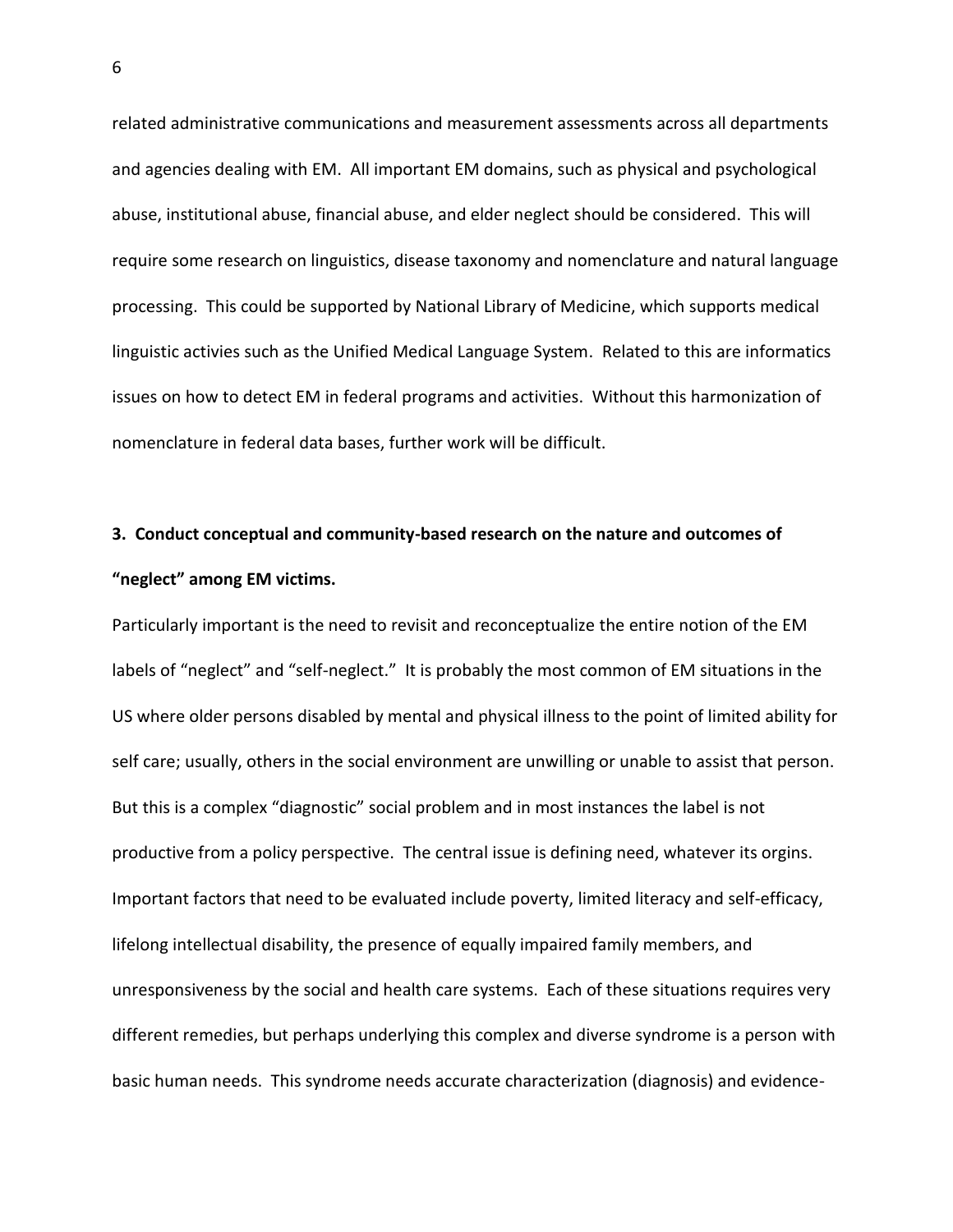based management. The use of current EM labels may becloud appropriate management of what might be the largest EM problem of all: impoverished, sick, disabled persons unable to engage in self-preservation. The most important thing that can be done now is to determine the role of poverty (and its encumberances) and the lack of social and medical support as the fundamental causes of this syndrome of "neglect." Only then can appropriate actions and remedies can be taken.

### **4. Conduct research on modern technological ways to detect possible EM in both community and institutional settings.**

There is a need to promote research on ways in which putative EM can be "automatically" suspected or detected in home and institutional circumstances, applying a variety of modern, technologically-driven detection and surveillance devices. In the era of the "smart home" and highly monitored institutional settings, this should be increasingly possible. Positive signals can then be detected and at least related to the clinical picture of potential victims. There is already a precedent for assessing the quality of social interactions electronically with electronic sensors.

# **5. Fund research on the potential for community-based interventions to prevent EM, including those conducted by formal health departments.**

There is very little research on community-based interventions that have the potential to prevent EM before it starts. As an exercise, research funders should try to identify and count the number of public service announcements over a given time period concerning the problem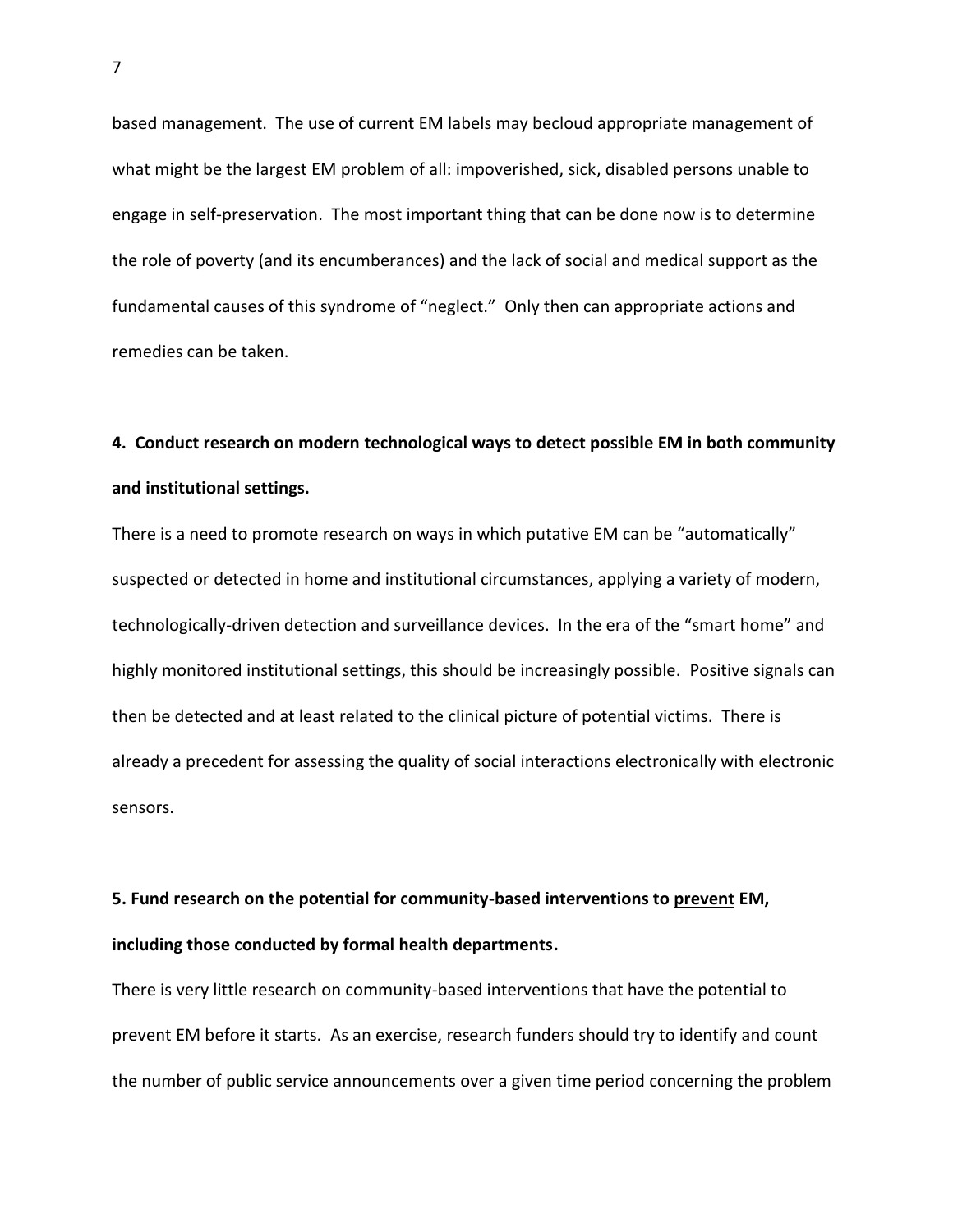of EM. There has been research on the secondary prevention of EM, suggesting that interventions within individual homes where EM has occurred can deter subsequent EM episodes, affecting both perpetrators and victims. These might include, for example, respite care and educational programs. Further research in this area is likely to be fruitful, but there is almost no research on *broadly-based community interventions* on decreasing EM rates. A critical issue is the role of formally constituted public health departments at the state and local levels. How EM might be mitigated at the community level is all but unanswered. Would community education programs be of value? Could school-based education encumber children as agents against physical or psychological mistreatment? Could potential perpetrators with histories of alcoholism or illicit drug abuse be identified in advance of crimes with useful interventions? Pilot interventions that are well-grounded in both behavioral theory and community intervention methodology should be tested in a variety of geographic and cultural settings.

**6. Experiment with new prevention and intervention programs in populations served by federally-administered health programs, such as the Veterans Affairs Health System, the Indian Health Service and federally-sponsored health community health centers.**  As noted in #5 immediately above, prevention is all by untested. Some venues for health services delivery, where the federal government has jurisdiction, see many older patients where elder mistreatment incidence and prevalence are among the most common documented in the United States, and these may be among the most important for testing the role of prevention. Some important venues are the Veterans Affairs Health System, federally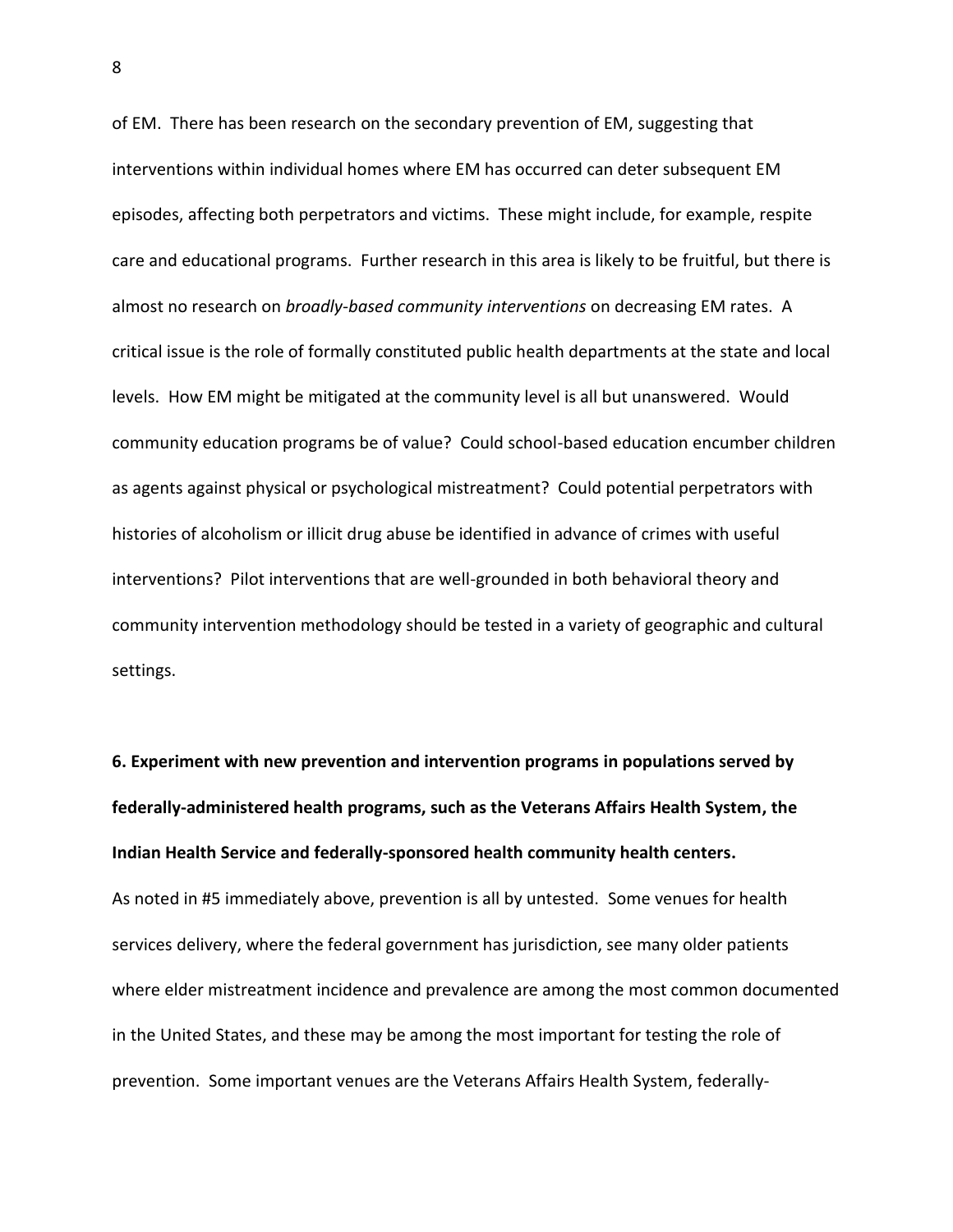sponsored community health centers and the Indian Health Service. Within these programs, there is a need for greater emphasis on research programs that: a) lead to more complete and accurate recognition of EM; b) document the special clinical consequences of EM in patientvictims; and c) develop more efficient and effective methods for addressing and mitigating the problems through a combination of health and social interventions. Because of available data and committed health professionals and administrators, these venues could provide leadership in understanding community approaches to EM.

## **7. Federal agencies should strengthen forensic research aimed at detecting EM in state and local jurisdictions.**

Forensic techniques to detect physical abuse among potential EM victims are severely underdeveloped, and rigorous research is needed to identify such abuse in the clinic, the pathology suite and other important community settings. Biomarkers and radiographic, toxicological and other techniques are needed to define the differences between naturallyoccurring illnesses and injuries and the trauma associated with EM. Whether in the clinic or in the autopsy suite, there are very few validated modern tools to discern the role of EM in causes of stress-related conditions, promotion of co-morbid illnesses, and death. The forensic services of the US are desperately in need of new and concerted research in this area. This will assist both the health and justice EM communities.

**8. Federal agencies should partner with the financial and banking industries to do research on developing signals indicating possible financial abuse.**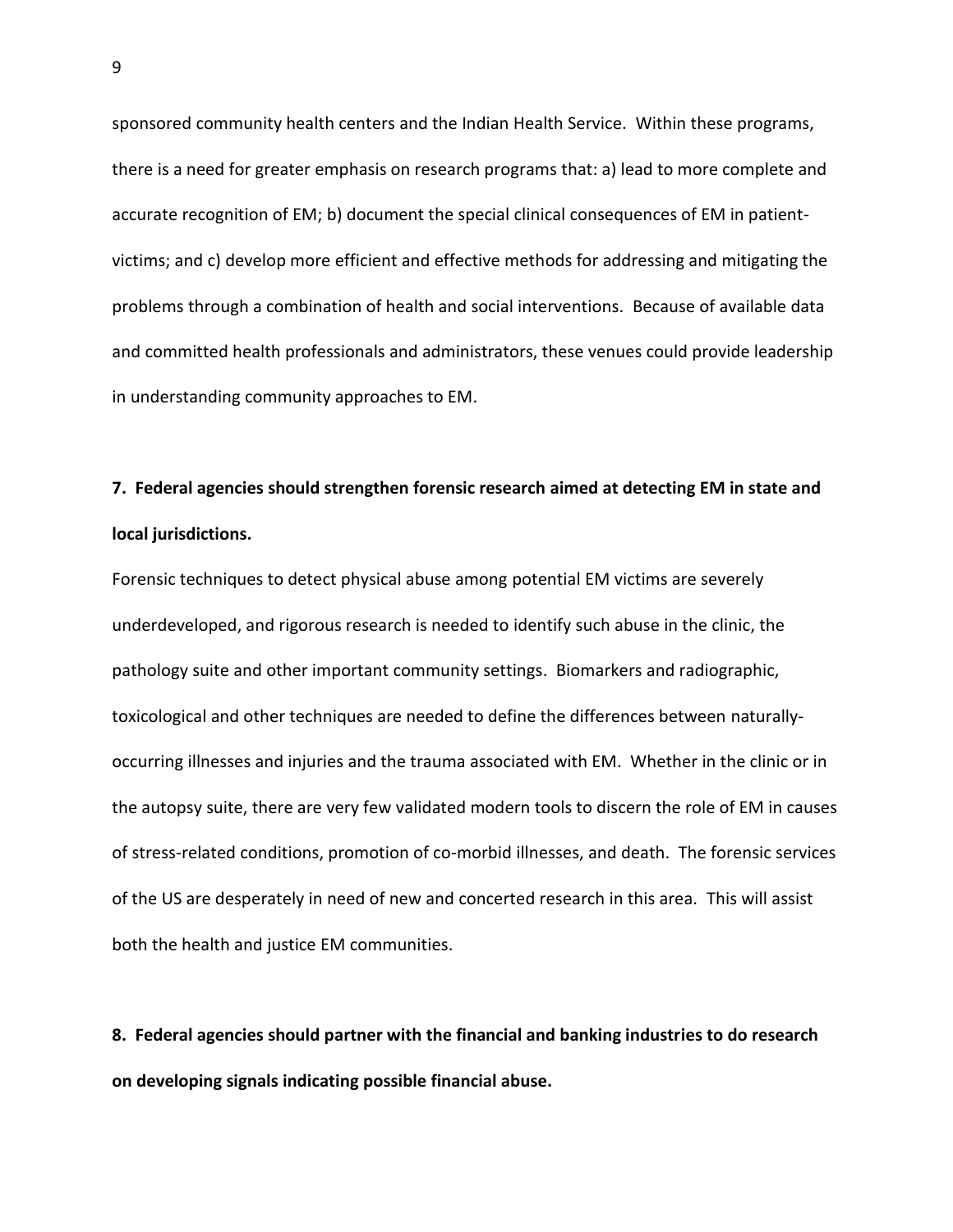This is a critical need to better understand the occurrence and circumstances of financial mistreatment, since the episodes rarely lead to scrutiny by any social or protective agencies. This may also include so-called "POA abuse" (power of attorney abuse). There are many possible dimensions to this, but creative remedies are not well-developed, even though some banking and trust systems have experimented with signal detection of misuse of funds belonging to older persons. The federal government should partner with the financial industry and the private legal communities to explore systematic research that might include: a) developing new controls on the disposition of financial assets of impaired elders, such that signals occur if untoward flows of funds occur; b) monitoring the flow of funds by those who have medical or durable power of attorney to look for signs inappropriate monetary acquisition or expenditures; and c) developing model research programs to test the efficacy and enforceability of criminal penalties in deterring financial mistreatment.

# **9. Conduct evaluation research on the efficacy, including outcomes, of the basic practices of Adult Protective Services (APS).**

APS is a critical part of the fabric of screening, investigating and intervening in EM cases. As with other such EM control programs, however, many of the practices vary from one jurisdiction to the next, and whether resources are optimally employed is uncertain. Immediate, federally supported evaluation research needs to be conducted on the most efficient practices, with outcomes that reflect both specific APS clients and for community as a whole. Multiple evaluative endpoints can be pursued, but in the end lowering the rates of EM in defined populations will be the ultimate benchmark of success.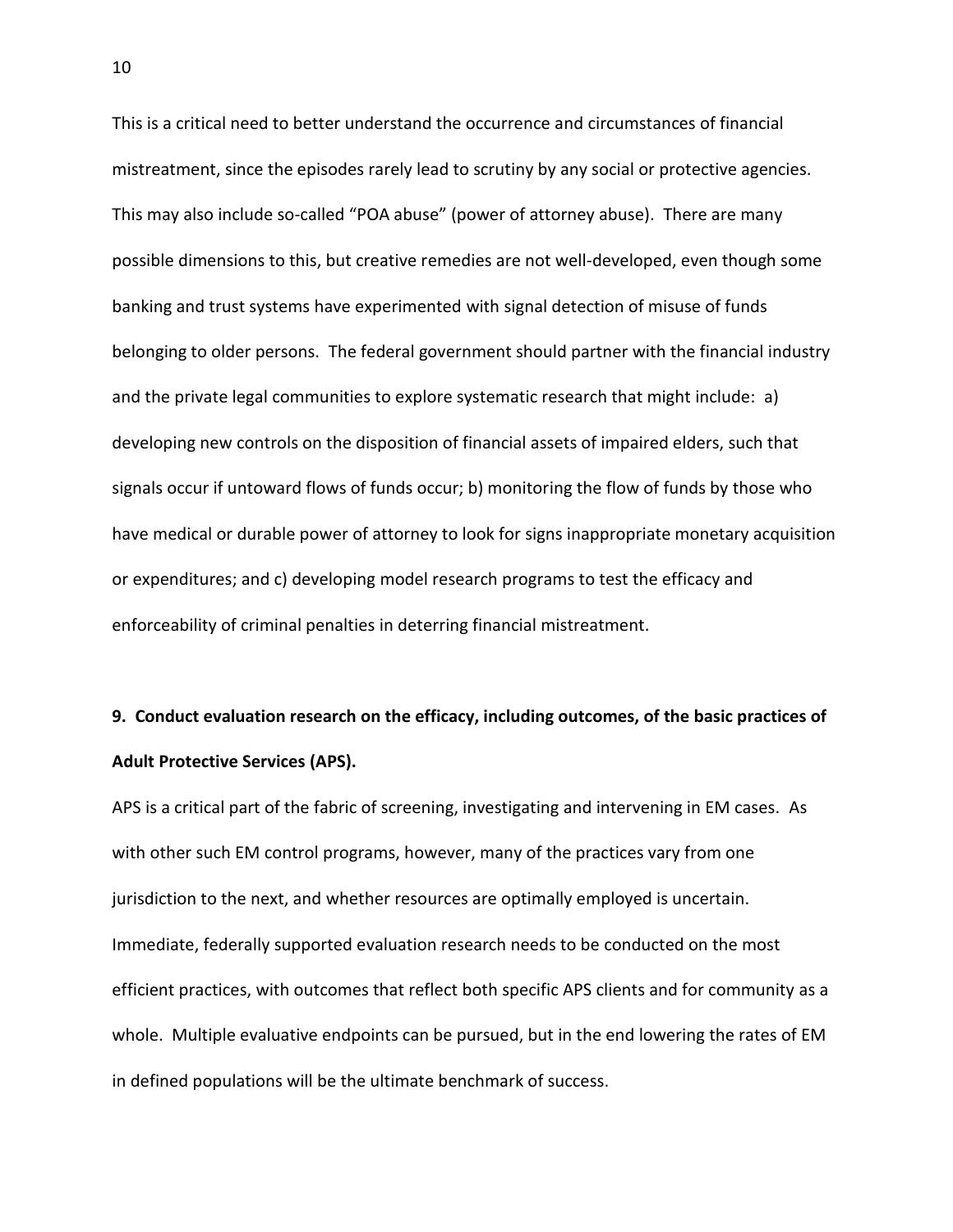## **10. Federal data bases should be made available to do more critical work on identifying EM perpetrators.**

These might include bringing to bear such data as prior histories of arrest and conviction, workrelated social malfunction, divorce and family violence histories in past records, behavioral disorders in federal medical record data bases, disciplinary problems in the military, excessive numbers of automobile citations, and related clues that may identify EM perpetrators. The federal government can provide or assist the states in acquiring such information on known perpetrators. This approach may turn out to be ineffective, but it needs to be explored. An analogy to how convicted pedophiles are handled may be useful here if the risk situation is discovered. As has been discovered in many types of criminal behavior, a substantial amount of crime may be perpetrated by a smaller number of repeat offenders. In his testimony at the EJCC, Dr. Lachs also made a plea for having federal data available for research.

# **11. Explore urban and regional planning models and architectural housing design alternatives to determine if various designs promote or deter EM.**

The federal government has oversight of a substantial amount of housing in the US, and it is important to determine whether various designs of cities, neighborhoods and housing have an impact, negative or positive, on the rates of EM, which itself must in part be determined by the degree and quality of social interaction of older persons.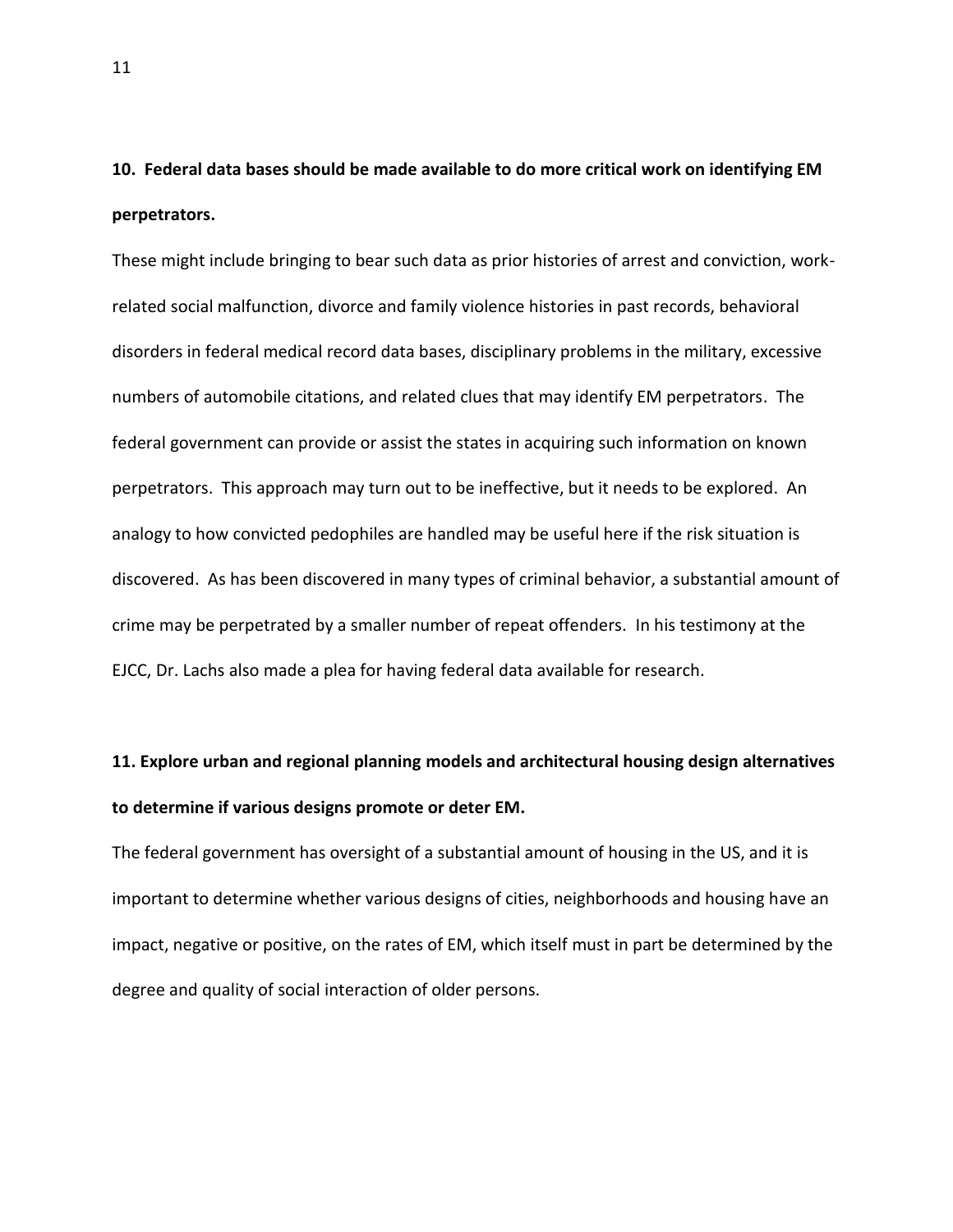**12. Explore the efficacy of various state policies, regulations, laws and programs in deterring and controlling EM.** 

There is a comparative lack of empirical research evaluating the role of state public policies in advancing the public effort to identify, investigate, and prosecute EM. This oversight is problematic because, on one hand, there is clear and direct link between state policies and the protection of older adults and, on the other hand, the modification of state policies may be the most effective and efficient way to reduce the occurrence of EM. Important agencies such the DHHS and DOJ support research proposals that are guided by an over-arching theoretic model hypothesizing that outcomes pertaining to the identification, investigation, and prosecution of EM are shaped variably by state policies and enforcement structures. Consistent with this, priority should be assigned to research proposals that aim to: (a) account for targeted EM policy outcomes (e.g., increasing the number of prosecuted cases), (b) evaluate legislation, regulation, and case law which comprise the foundation of state EAN policies; (c) examine pertinent state agency enforcement structures, and (d) statistically test models in which the outcomes are linked to state policies and enforcement structures nested within contexts where interest groups and other extrinsic variables.

#### Conclusion

A multifaceted approach to research is needed in order to control or deter elder mistreatment in the community. Such approaches must include research funding, but it also requires a series of steps by relevant federal agencies to facilitate effective research programs, conduct detailed